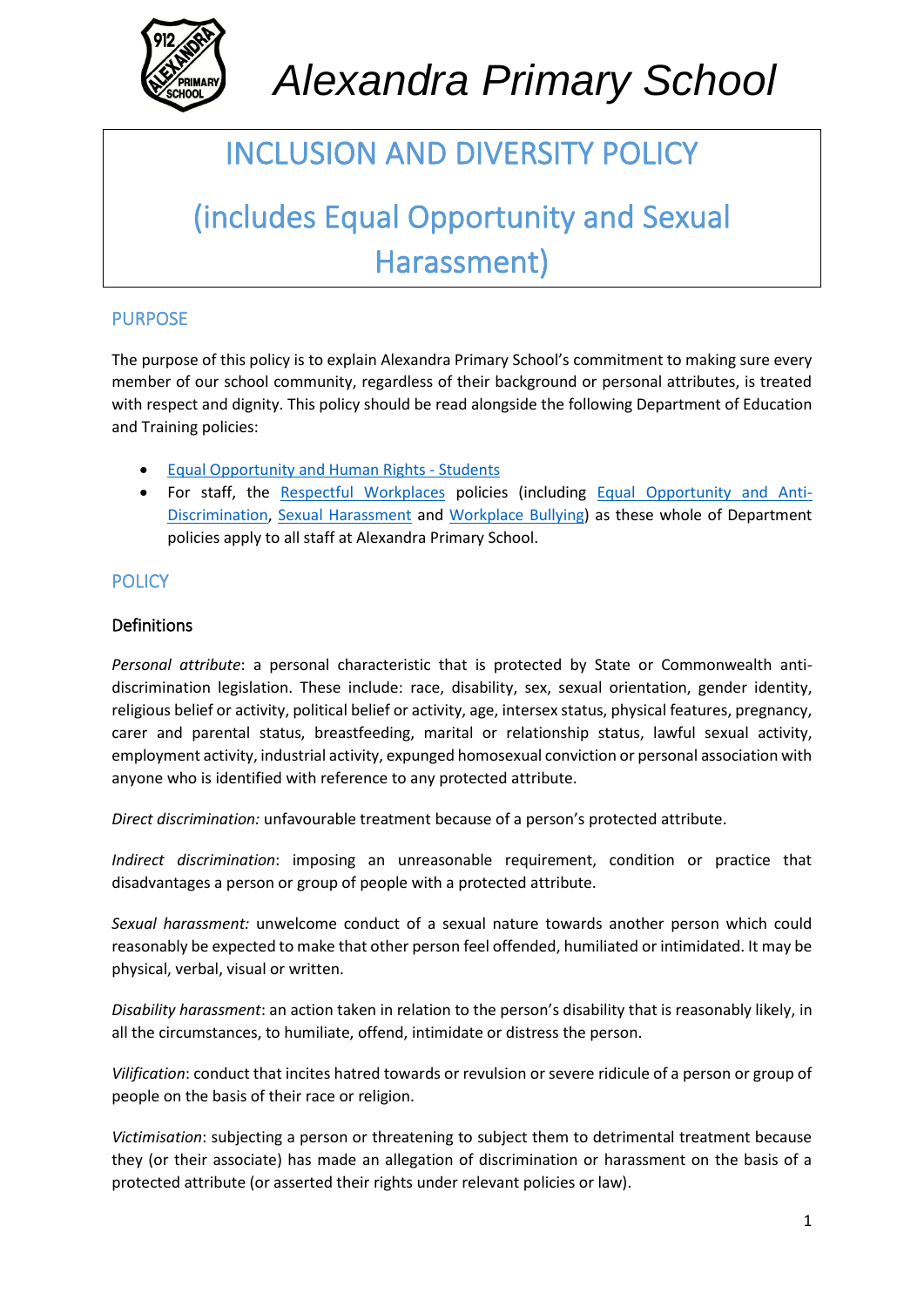

*Alexandra Primary School*

#### Inclusion and diversity

Alexandra Primary School strives to provide a safe, inclusive and supportive school environment which values the human rights of all students and staff.

Alexandra Primary School is committed to creating a school community where all members of our school community are welcomed, accepted and treated equitably and with respect regardless of their backgrounds or personal attributes such as race, language, religious beliefs, gender identity, disability or sexual orientation so that they can participate, achieve and thrive at school.

Alexandra Primary School acknowledges and celebrates the diversity of backgrounds and experiences in our school community and we will not tolerate behaviours, language or practices that label, stereotype or demean others. At Alexandra Primary School we value the human rights of every student and we take our obligations under anti-discrimination laws and the Charter of Human Rights and Responsibilities seriously.

Alexandra Primary School will:

- Actively nurture and promote a culture where everyone is treated with respect and dignity
- ensure that students are not discriminated against (directly or indirectly) and where necessary, are reasonably accommodated to participate in their education and school activities (eg schools sports, concerts, or any other student based activity) on the same basis as their peers
- acknowledge and respond to the diverse needs, identities and strengths of all students
- encourage empathy and fairness towards others
- challenge stereotypes that promote prejudicial and biased behaviours and practices
- contribute to positive learning, engagement and wellbeing outcomes for students
- respond to complaints and allegations appropriately and ensure that students are not victimised.
- Complete any and all training required to include and encourage ATSI students to be involved in all activities and receive all support that is necessary.

Bullying, unlawful discrimination, harassment, vilification and other forms of inappropriate behaviour targeting individuals or groups because of their personal attributes will not be tolerated at Alexandra Primary School. We will take appropriate measures, consistent with our *Student Wellbeing and Engagement* and *Bullying* policies to respond to students who demonstrate these behaviours at our school.

Students who may have experienced or witnessed this type of behaviour are encouraged to speak up and to let their teachers, parents or carers know about those behaviours to ensure that inappropriate behaviour can be addressed.